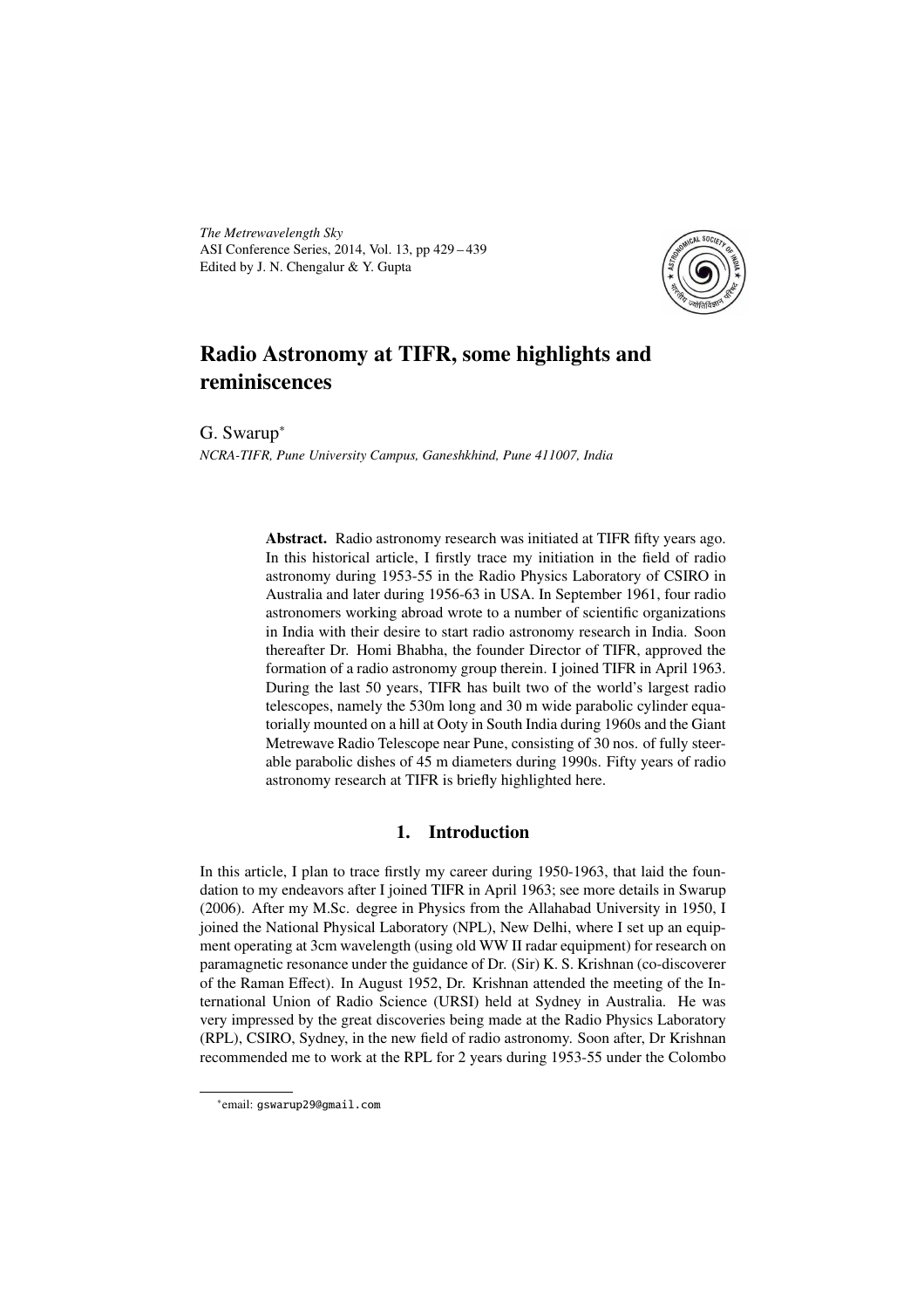

Figure 1. View looking east showing the east-west grating interferometer on the southern bank of a water supply reservoir at Potts Hill, Sygney, Australia. ATNF archive B2638-2.



Figure 2. Stanford Heliograph consisting of 32 parabolic dishes of 10Ft diameter each for daily mapping of solar radio brightness distibution at 3100 MHz (Bracewell ad Swarup 1961)

Plan fellowship. My mentor at RPL was the distinguished radio astronomer, Dr. J.L Pawsey, who fostered and guided the growth of radio astronomy research in Australia. Under his guidance, during the first year, I worked for 3 months each under four of the leading pioneers of radio astronomy at RPL, W.N. Christiansen, J.P Wild, B.Y. Mills and J.G. Bolton, and learnt the essential techniques of radio astronomy. During the 2nd year, I and R Parthasarathy converted the Chris's grating array (Fig. 1) to operate at 60 cm wavelength and published 3 papers. It was a fantastic experience.

In 1953, Christiansen was planning to build a new radio telescope at Fleurs. On my request, Pawsey offered to gift Chris's 32 antennas, each of 1.8 diameter, to India for initiating solar radio astronomy research at the NPL. Dr. Krishnan supported the proposal. I joined NPL in July 1955. As the transport of the dishes got caught in bureaucracy, I joined Harvard as a Research Associate in 1956, where a new 100- 600 MHz sweeping spectrum analyzer attached to a 28 feet dish had been installed recently for solar radio astronomy observations at Fort Davis, Texas, under the leadership of Alan Maxwell. My Guru Dr. K.S. Krishnan and Dr. D.S. Kothari, Chairman of the University Grants Commission (UGC) came to the Delhi airport to wish Bon Voyage to me and my wife: Dr. Kothari touched my shoulder and said: "Govind Swarup, Vapas Ana! (Do come back)". That gesture remained in my mind for years. After a year at Harvard as a Research Associate, I joined the Stanford University in 1957 towards a Ph.D. degree, where I contributed to the construction of a Cross type antenna (Fig. 2) for making daily maps of the Sun at a wavelength of 9.1 cm (Bracewell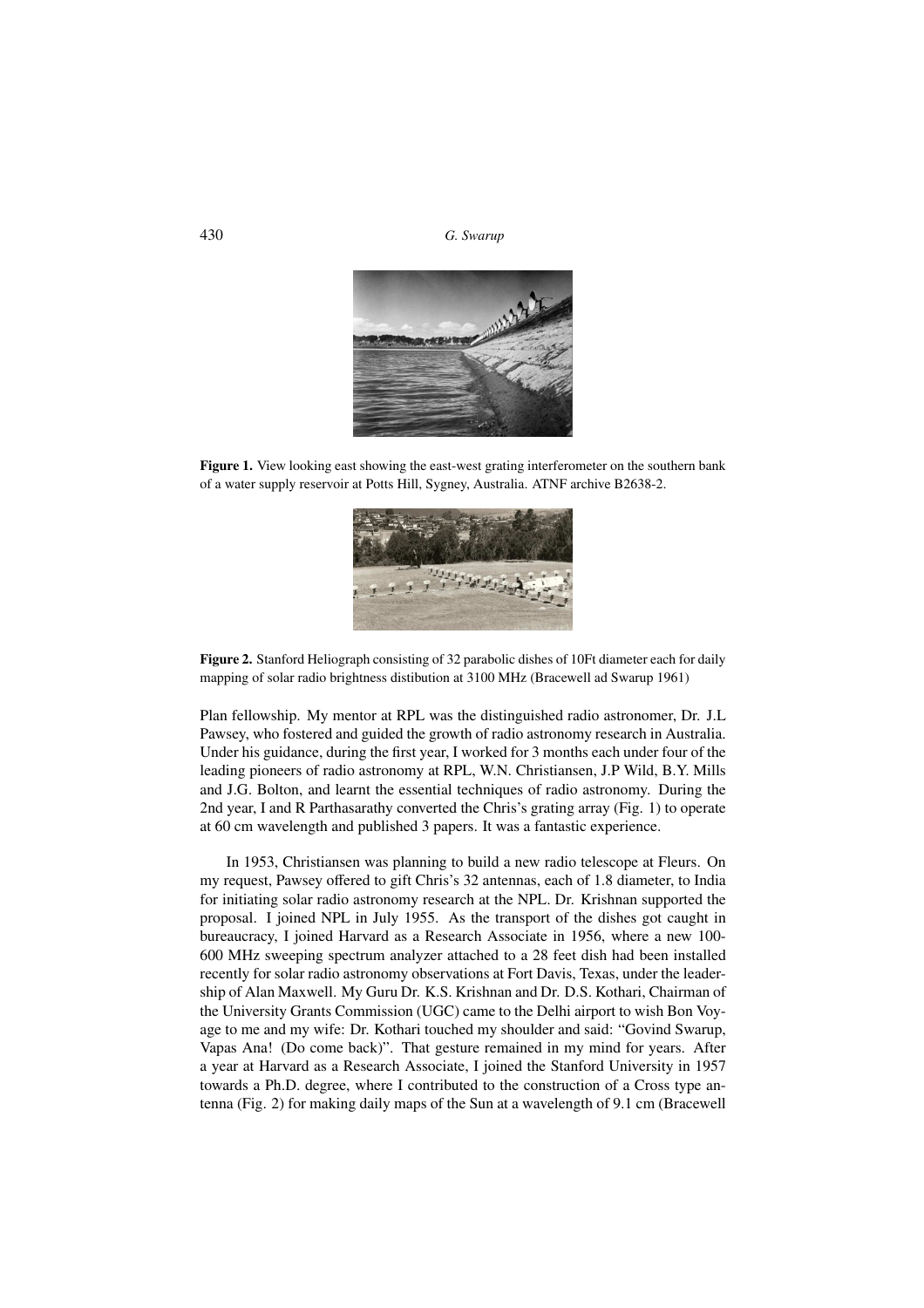*Radio Astronomy at TIFR* 431



Figure 3. Dr. Homi Bhabha (1911-1966), founding Director of the Tata Institute of Fundamental Research, Mumbai.

& Swarup, 1960). After getting Ph. D. degree, I joined Stanford in January 1961 as an Assistant Professor. Later, I returned to India to join TIFR on 2nd April 1963, as described below.

# 2. Radio Astronomy at TIFR

#### 2.1 IAU 61, Berkeley

As Miller Goss has described in this conference (Goss 2014), four radio astronomers working abroad (T.K. Menon, M.R. Kundu and me in USA, and T. Krishnan in Australia) met during the IAU General Assembly at Berkeley in August 1961, on a suggestion made by Dr. Pawsey. After detailed discussions, a proposal was sent by us to 4 major scientific organizations in India in September 1961, expressing our desire to return to India as a group and build a world class radio astronomy facility in India. The renowned physicist, Dr. Homi Bhabha (Fig. 3), the founder Director of TIFR responded promptly and sent a telex to 3 of us who were in USA to meet him in Washington DC in November 1961 during his forthcoming trip to USA. Dr. T.K. Menon working close by met Bhabha in Washington, D.C. in November 1961. In the proposal sent by us in September 1961, we had projected a budget of Rs. 5 lakhs (US  $$ 100,000$ : at that time  $$1 = Rs.4.7$  for the first phase. Bhabha enquired about the cost of the Jodrell Bank and Parkes radio telescopes. T. K. Menon wrote to three of us: "He talked quiet happily of funds outlay of Rs. 50 lakhs to 100 lakhs (US \$ 1 to 2 million)" "Unbelievable for us at present but he seemed perfectly sincere and credible". I may add that Bhabha was a very distinguished physicist. He was a close friend of Jawaharlal Nehru, first PM of India, after its independence from Britain in 1947. Distinguished astrophysicists, Dr. Bart Bok at Mt. Stromlo (formerly at Harvard), Dr. J. L. Pawsey in Sydney and Dr. J. A. Oort in Netherlands wrote to Bhabha recommending our proposal (see Miller Goss, this volume). On 20th January 1962, Bhabha sent a telegram to all four of us: "we have decided to establish Radio Astronomy Group. Letter follows with offer". A prompt action, by any of the standards in the world. I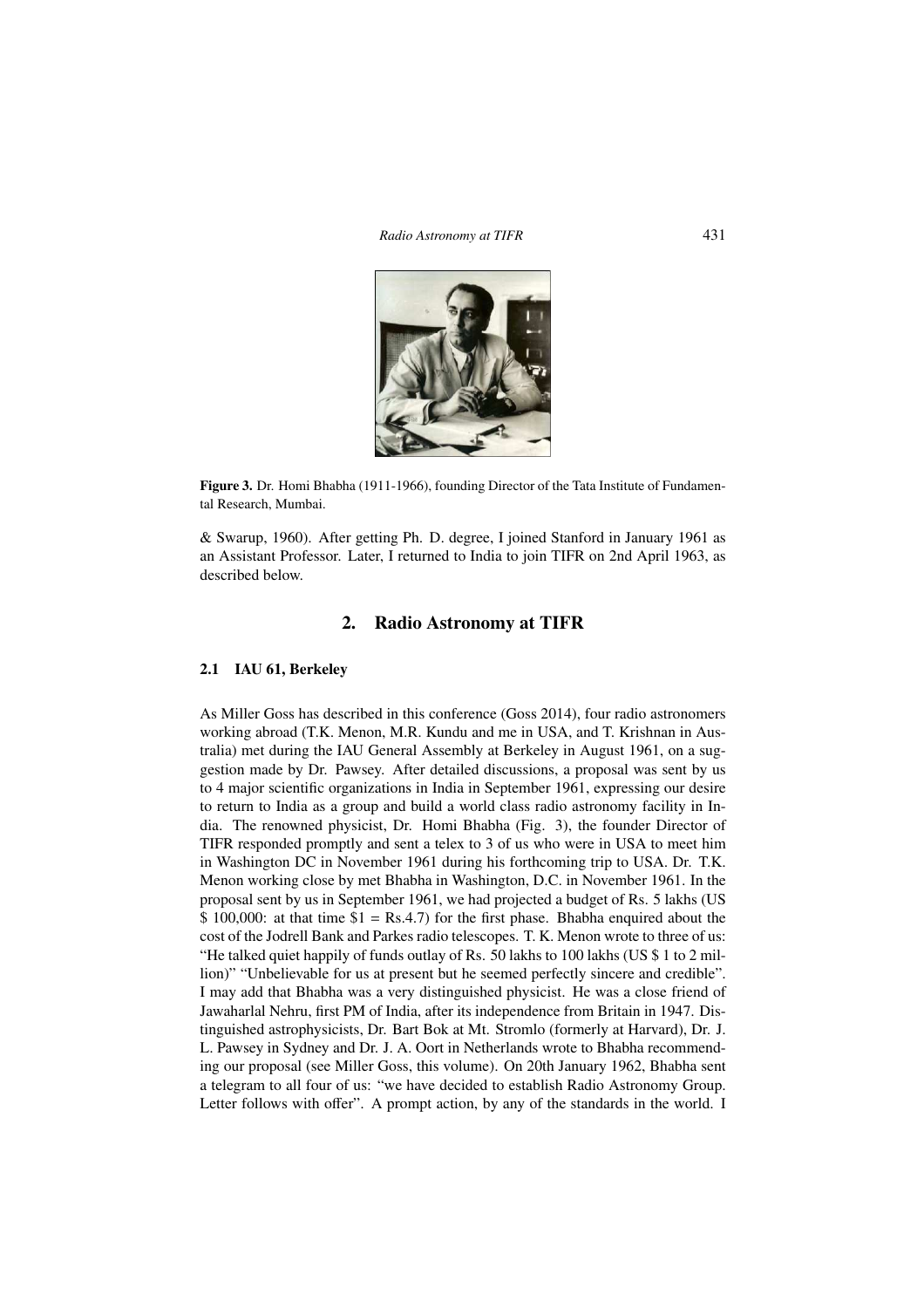accepted the offer vide Feb. 8, 1962. Bhabha wrote to me on February 17, 1962, to join earliest "in view of the present need to push on scientific development in India". He later wrote to me in April 1962. "if your group fulfills the expectations we have of it, this could lead to some very much bigger equipment and work in Radio Astronomy in India" (NCRA archives). M. R. Kundu joined TIFR in 1965 but returned to USA in 1968. T. K. Menon joined TIFR in 1969 and returned to USA after several years. T. Krishnan joined the Madras Institute of Technology as Director in early 1970s. After some years, he resigned and found an antenna company that later carried out software analysis of some of the primary feeds of the GMRT in mid 1990s.

#### 2.2 Start of the Radio Astronomy Group at TIFR

After visiting Leiden, Meudon and Bologna over 3 weeks in March 1963, I joined TIFR on 2nd April 1963. In our proposal we had projected to set up at first the 32 dishes of 1.8 m diameter (that were lying in crates at NPL) for solar radio astronomy observations and soon after to build a large Mills Cross operating at metre wavelengths. In view of Bhabha's encouragement and offer of substantial funds, if justified, I started to consider other possibilities. After spending 10 years abroad, I was returning to India with a dream to set up a world class radio astronomy facility here.

#### 2.3 Genesis of the Ooty Radio Telescope

By 1963, there was a raging controversy between the Big Bang and Steady State Model of the Universe. Martin Ryle supported the Big Bang model based on steeper counts of weaker radio sources catalogued by his group than expected in the Steady State Model (log N vs. log S). On June 4, 1963, I read 2 papers in the beautiful library of TIFR, viz. Hazard's paper on the lunar occultation of 3C273 observed with the Parkes Radio Telescope and Martin Schmidt's deduction that 3C273 has a high redshift of 0.17, becoming the most distant known object at that time. It occurred to



Figure 4. Kalyan Radio Teescope (1965-1068) consisting of 32 dishes of 5.6 ft. diameter each (24 in 2000 ft. East-West array and 8 in 800 ft. North- South array.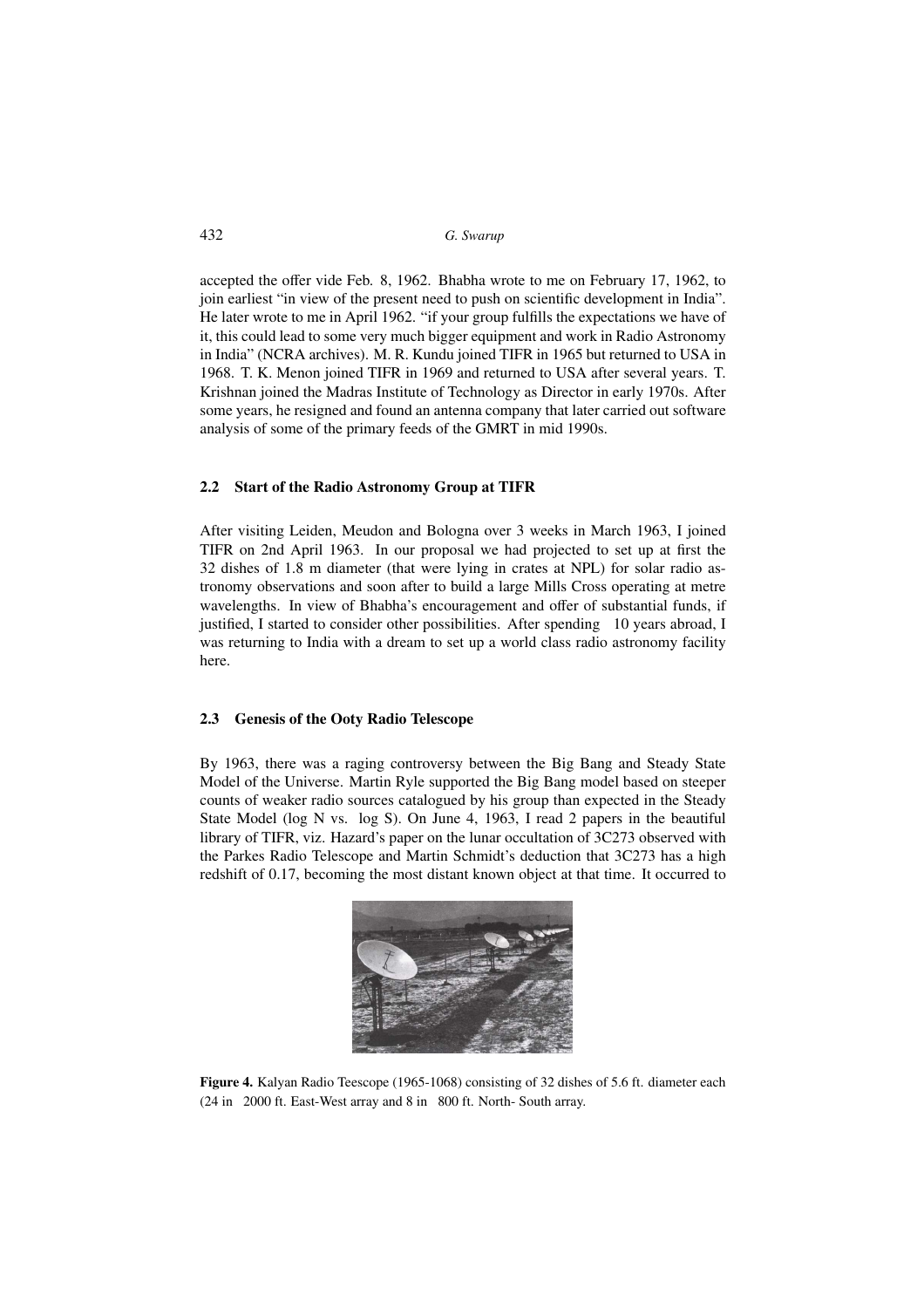me that we could consider to build a large parabolic cylinder, with 4 times the area of the Jodrell Bank 76m dish, equatorially mounted on a suitable hill taking advantage of India's proximity to the earth's equator, for measuring brightness distribution of several hundred weaker radio sources with arc second resolution using the method of lunar occultation, as weaker sources would be expected to have smaller angular size in the Big Bang Model. At that time, arc second angular size data was available only for only a few dozen sources of large flux density. After a 2 hour grilling in July 1963, Bhabha told me "to first establish an experimental group in radio astronomy at TIFR and your proposal for a large equatorial radio telescope will be approved soon after"!

#### 2.4 Kalyan Radio Telescope, near Mumbai

Professor M.G.K. Menon, Dean, TIFR advised setting up the proposed solar radio telescope at first and work on the occultation telescope in due course. On Bhabha's request to CSIR, the 32 dishes were transferred from NPL to TIFR. Kapahi and Isloor joined us in August 1963. Three technical personals joined soon after. R.P. Sinha and D.S. Bagri joined in 1964. In September 1963, we located a site 7 km south of Kalyan, about 40 km away from TIFR in Bombay. For the solar radio telescope, we used an innovative single transmission line proposed by me, rather than the branching system used by Christiansen. As a result, the Kalyan Radio Telescope (Fig. 4) was completed within 18 months by May 1965 (Swarup et al. 1966). It was designed to work at 610 MHz for studies of the Quiet Sun and slowly varying components of the active Sun.

#### 2.5 Search for a site for the Occultation Telescope and timeline

In December 1964, N.V.G. Sarma and M.N. Joshi resigned from the NPL and joined TIFR. During January 1965, a search for a suitable site for the equatorial parabolic cylinder was made by me and Ramesh Sinha by surveying about 20 hills in South India (selected by us after examination of dozens of the Survey of India maps) using a theodolite and a tall bamboo pole with 3 flags! Normally, a heavy wooden staff is used for survey with theodolite. For making a quick survey of many potential hills we used a bamboo pole, and estimated value of distance r using the relation  $h = r \times \theta$ . We finalized a site in the picturesque hill of Nilgiris (Blue Mountain) near the town of Ootacamund. The hill has a slope of ~ 11<sup>o</sup>23<sup>'</sup> in the north-south direction, same as its latitude. Bhabha approved our proposal to construct a 530 m long and 30 m wide parabolic cylindrical radio telescope at Ootacamund (Ooty) in August 1965. He also approved a budget of Rs. 50 Lakhs (Rs. 5 million = US \$) 700,000). Later, Bhabha approved the site in December 1965. The site was located in a reserved forest. From Ooty, he went to Madras and got approval by the Tamilnadu Government for the required 150 acres of land with a 30 year lease for the forest land. Most unfortunately Bhabha died on January 30th 1966 at age of only 57 yrs., as a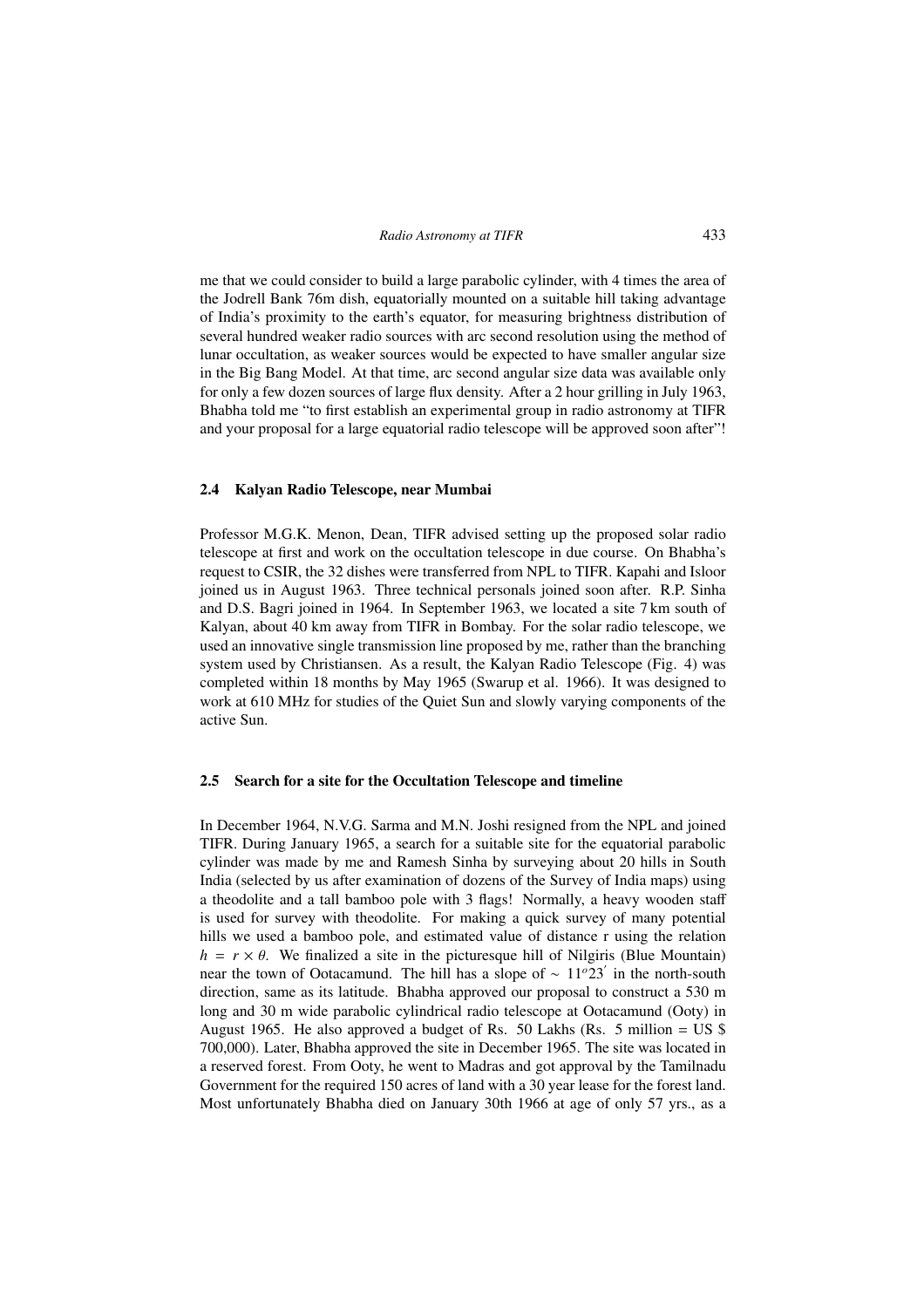434 *G. Swarup*



Figure 5. Ooty Radio Telescope consists of a 500m long and 30m wide parabolic cylindrical reflector. Its long axis of rotation is parallel to the axis of rotation of the Earth. There are 1054 dipoles receiving radiation at a frequency of 325 MHz (Swarup et al. 1971).

|  |  | σ |  |            |  |   |              |  |  |                                                    |  |
|--|--|---|--|------------|--|---|--------------|--|--|----------------------------------------------------|--|
|  |  |   |  | <b>REC</b> |  | U | <b>LUNAR</b> |  |  | <b>OCCULTATION</b><br>$3C49$ (S <sub>327</sub> =74 |  |

Figure 6. A lunar occultation record of the Radio Galaxy 3C49 recorded using the Ooty Radio Telescope.

result of the Air India plane crash in Alps near Geneva. (His untimely demise was tremendous loss to the national and international Science). The site was allocated to us by the District Magistrate (DM) of Ooty in April 1966 after some persuasion: [GS to DM: "Please allot the site urgently"; DM to GS: "What is life of a star"? GS to DM: "Sir millions of years"; DM to GS: "Then what is the hurry?"]. M/s Tata Consulting Engineers designed the Ooty Radio Telescope and M/s Bridge & Roof were selected as the contractor. The Ooty Radio Telescope (Swarup 1971) became operational on 18th February 1970 (Fig. 5). That night we made occultation observations of one predicted and 2 un-catalogued celestial radio sources! We had not slept for 2 nights.

# 2.6 Few Highlights of Scientific Contributions of ORT

During 1971 to 1977, ORT occultation observations (Fig. 6) provided 1 to 10 arcsec resolution for 1000 radio galaxies, quasars, BL Lac and a few galactic radio sources (leading to many papers by M.N. Joshi, N.V.G. Sarma, V.K. Kapahi, C.R. Subrahmanya, Gopal-Krishna, Swarup, & others) that resulted in 6 Nature papers within 6 years (and also 1 of the Kalyan Radio Telescope in 1966) ! During the last 43 years about 300 papers have been published in refereed journals based on ORT observations (Swarup 1991: 25 years of radio astronomy at TIFR). Only a few are highlighted here. The Ooty Radio Telescope operated in the band 322-328.6 MHz internationally protected for radio astronomy observations that included the important line emission by the primordial Deuterium.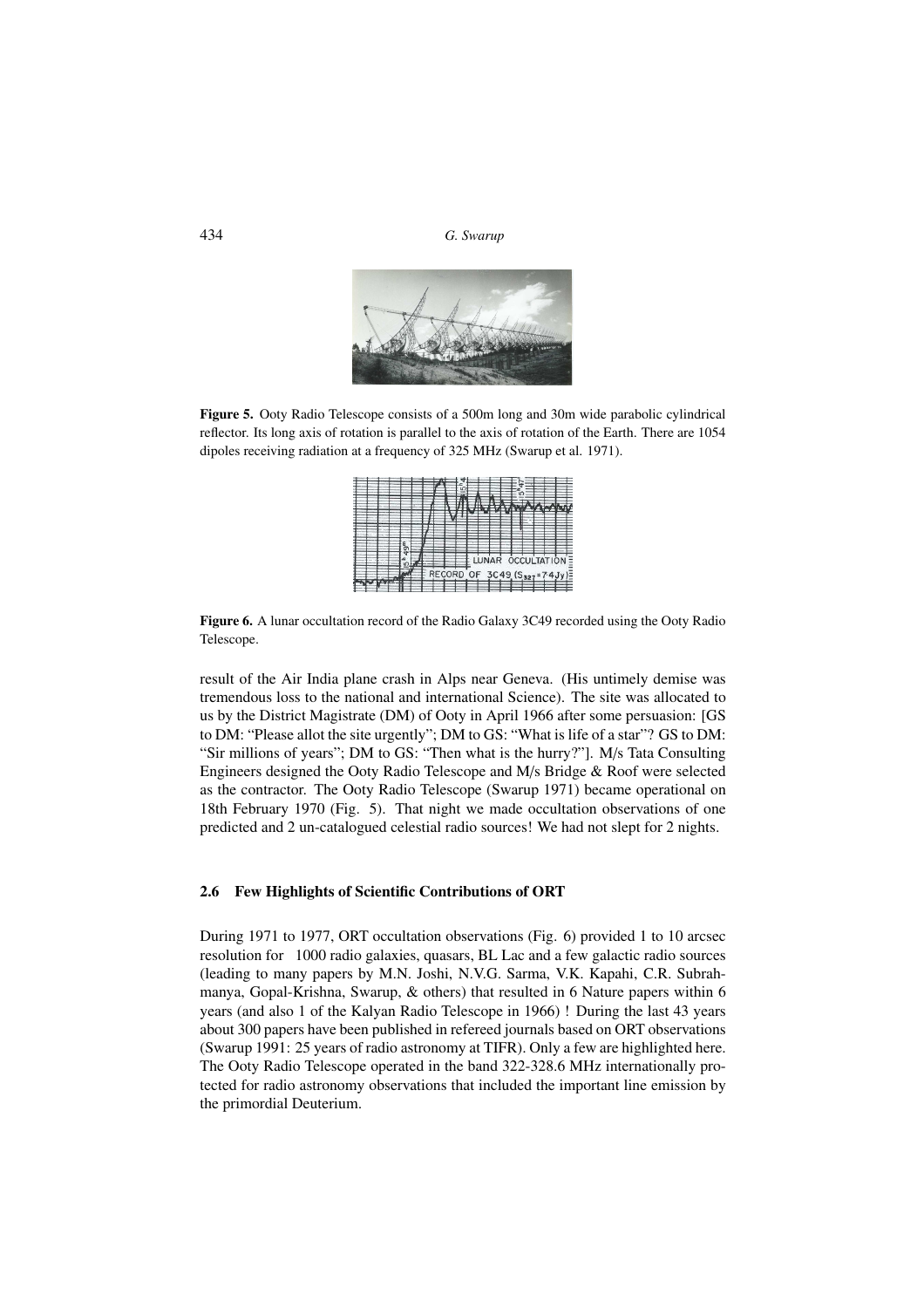

Figure 7. Angular Size Flux Density relation

Based on Ooty occultation observations, Swarup (1976) established an Angular Size - Flux Density relation (Fig.7), providing support to the Big Bang Model (Kapahi 1976). Kapahi & Kulkarni and also Gopal-Krishna discussed dependence of the spectral index of extragalactic radio sources on their flux density. Occultation observations of the Galactic Centre region, Sgr A, provided separation of its thermal and nonthermal nature (Gopal-Krishna & Swarup 1976). Pulsar observations were made and several pulsars discovered (Balasubramanin, Krishnamohan, Mohanty and Swarup). Anantharamiah and colleagues from the Raman Research Institute investigated radio recombination lines from regions of low density in the Galaxy. Interplanetary scintillation (IPS) observations of radio sources in the frequency band of 324-328 MHz provided sub arc-second resolution for 4000 radio sources (Ananthkrishnan, Rao and Bhandari). IPS observations combined with the VLA observations led to the discovery of the gravitational lens 1830-211 (Subrahmanyan, Narasimha, Rao and Swarup). Today, daily IPS observations of 1000 compact radio sources at Ooty provide daily measurement of the Solar wind velocity, providing important data about the Coronal Mass Ejections and its impact on the Earth's environment (Manoharan 2012).

#### 2.7 Ooty Synthesis Radio Telescope at 327 MHz (1980s)

Utilizing the large collecting area of the Ooty Radio Telescope, a 4-km long Synthesis Radio Telescope at 327 MHZ was built at Ooty during 1970s and 1980s (Swarup 1986). OSRT consisted of the ORT and 7 small parabolic cylindrical radio telescopes, all equatorially mounted on hill slopes. It provided many important results (e.g. the first Giant Radio Galaxy in the southern hemisphere of 8 Mpc extent by Saripalli et al.; the first radio relic source Abell 85 by Bagchi and Joshi). Further, it gave us expertize in radio Interferometry (AP Rao, Vasant Kulkarni, Velusamy, Sukumar, Bagri) enabling us to plan bigger radio telescopes.

# 2.8 Upgraded Ooty Radio Telescope

Recently, C. R. Subramanian and colleagues (these proceedings) have given a new dimension of great importance to the Ooty Radio Telescope by bringing 256 outputs,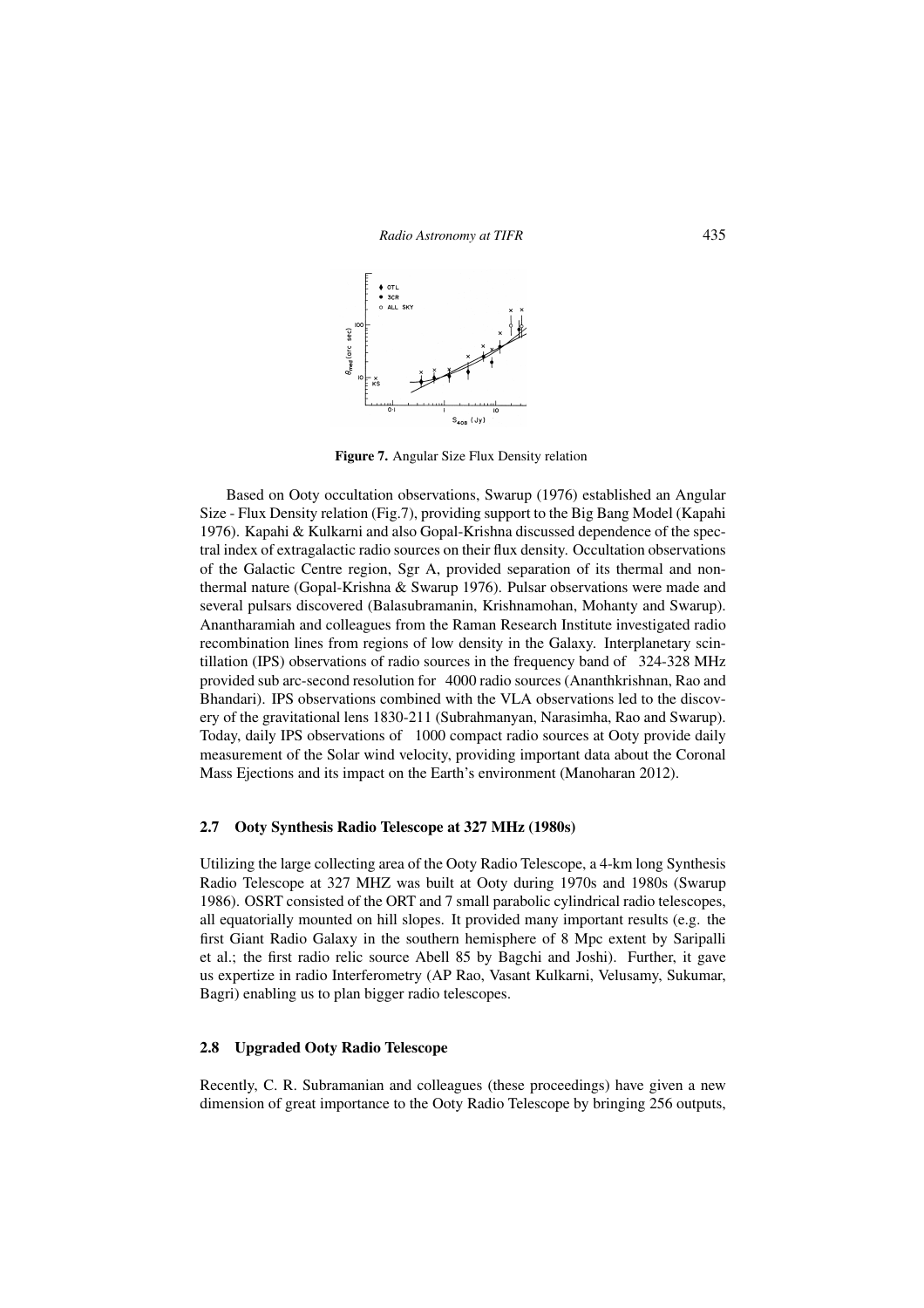

Figure 8. Arrangement of the proposed Giant Equatorial Radio Telescope (GERT) in 1979, to be constructed at the Earth's equator (left) and its UV diagram (right). GERT consisted of a 2 km long and 50m wide NS parbolic cylinderical antenna and fourteen 100m long and 50m wide paraboic cylendrical antennas placed upto 14km away.

from 4 dipoles out of 1054 located at its focal line, to a central receiver room and then cross correlating the voltage signals of the 256 outputs: this will result in 300 beams, each 6 arcmin x 20. The upgraded ORT will also allow rapid IPS observations of over 2000 radio sources daily, providing important information about the solar wind velocity and Coronal Mass Ejections. A major objective of the upgraded ORT is to search for baryon acoustic signal at z 3.2. ORT is also being used for pulsar observations and VLBI observations. Transient search can be a very active progamme, particularly if one constructs, say 36 or more log periodic antennas at 327 MHz, placed perpendicular to the ORT in eastern direction up to 600m away. Thus, one can obtain 300 simultaneous beams each 10 arc min x 6 arc min, so that one could locate positions of transients, an important objective.

#### 2.9 Giant Equatorial Radio Telescope (GERT)

Following success of the ORT and OSRT, it was proposed to construct a Giant Equatorial Radio Telescope, consisting of a 2 km long and 50 m wide parabolic cylindrical antennas to be located at a site very close to the earth's equator, with 14 smaller antennas of 100m x 50m located up to 14 km away as shown in Fig. 8 (Swarup et al. 1979; Swarup 1981). The surface of GERT consisted of 3cm x 3cm stainless wire mesh allowing polarization observations. It was to operate at several frequencies in the range of 38 MHz to 600 MHz (total area  $\sim 200,000$  m<sup>2</sup>). The GERT was conceived as a collaboration between selected African, Arabic and Asian countries. It was supported by UNESCO and also endorsed by IAU and COSPAR. A site was located by me firstly in Kenya and later in Indonesia. Kenya got into political uncertainty after the death of President Kenyatta. Indonesian site was close to the earthquake zone.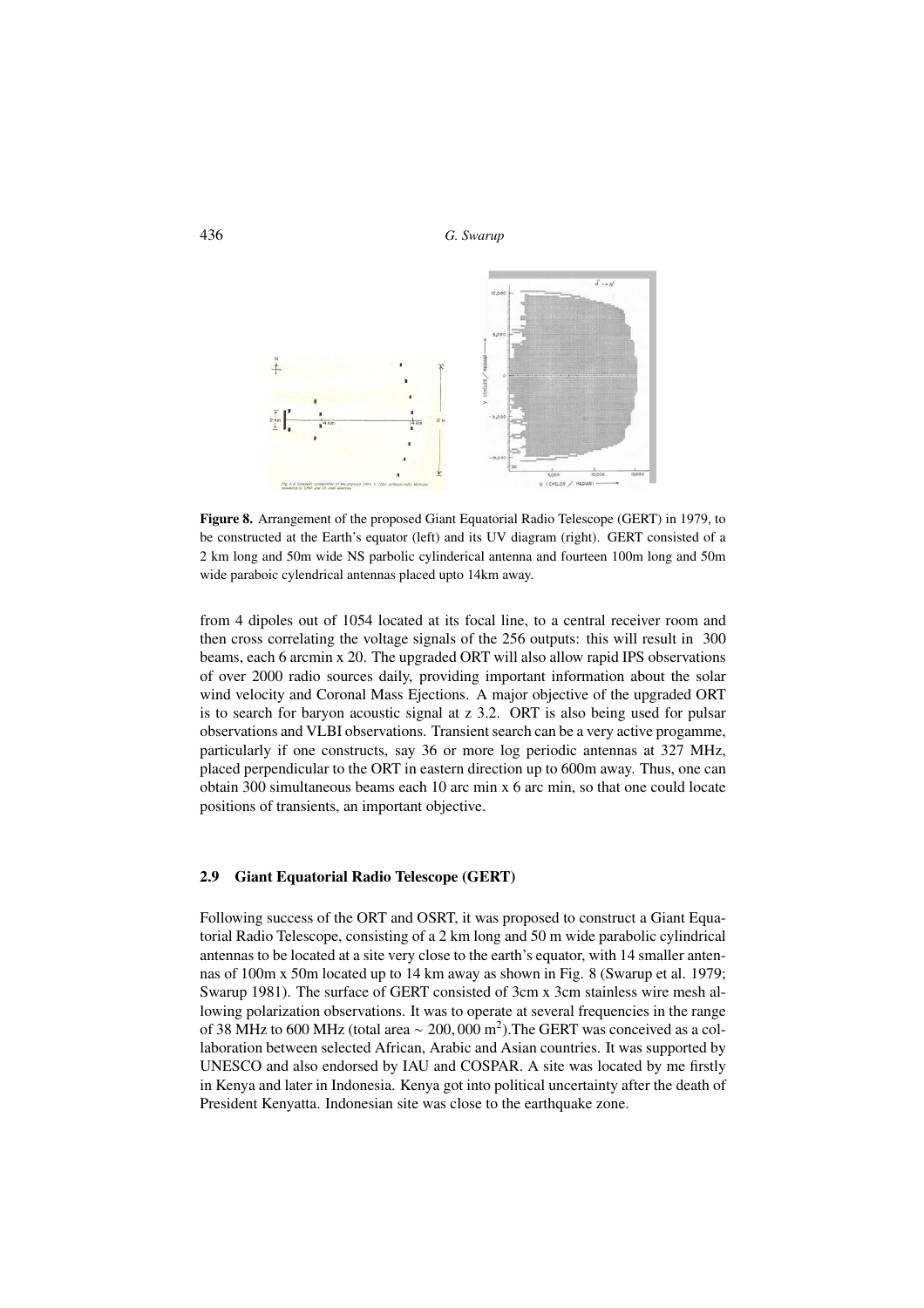#### 2.10 Genesis of the Giant Metrewave Radio Telescope

During 1970s, WSRT used low loss coaxial lines to connect all the 14 parabolic dishes of 25m diametre. OSRT used radio links. VLA used an expensive circular TE01 waveguide that was required to be straight within few cm over a km. There was no other way to connect far away antennas of an array till 1983. After I got a X-mas mail from Alec Little from Australia in December 1983, I became aware of a new emerging medium: low loss optical fibres for communication. During 1978 to 1983, we had struggled for 5 years to seek support for the GERT for which detailed drawings and cost estimates had been made. On the new years eve of 1st January 1984 at 1 AM, after lots of whisky (!), in a flash, I broke the 2 km long x 50 m wide parabolic cylinder into 36 parts and placed these in a Y array with each arm 14 km long, and all antennas joined by optical fibres. All members of the TIFR radio astronomy group supported the proposal and we started to design various aspects. The proposal of the GMRT was discussed by us at the IAU GA held at New Delhi in 1985. There was strong support but the question was: Dishes (◦) or Dashes (−)? Dishes won after I conceived the SMART concept (Stretched Mesh Attached to Rope Trusses) in 1986 that allowed us to design and construct 45 m dishes soon after; many astronomers abroad have called this design as the "Great Indian Rope Trick". However, the idea is quite simple.

# 2.11 GMRT progress

A detailed survey was made in 1985 at several locations, including RFI measurements, for a suitable site for the GMRT. Two sites were shortlisted: a site near Indore with considerable lower degree of RFI than the present site near Pune. For various logistic reasons, the group favoured Pune. The Prime Minister of India, Rajiv Gandhi, approved the proposal of GMRT in early 1987 for about Rs. 38 crores; final cost by 1986 was Rs. 45 crores (US \$ 20 million at then prevalent foreign exchange rate). Detailed drawings of the 30 antennas of the 45m diameter of the GMRT were made by the Tata Consulting Engineers during 1988-89 and contact awarded to two firms in Nov. 1989. All the 30 antennas were erected by mid 1996 (I retired in 1994 with 2 year extension). The servo system, antenna feeds and electronics and the correlator were designed and fabricated by a close team of scientists, engineers and technicians of the NCRA radio astronomy group, with important contributions by the Raman Research Institute and the Bhabha Atomic Research Centre.

The GMRT (Fig. 9) became fully functional by 2001 and was then opened to the Indian and international community on the basis of best proposals to be selected by the GMRT Time Allocation Committee (GTAC). During the last 12 years, the GMRT has been used by astronomers from nearly 30 countries and about 300 papers have been published in refereed journals. GMRT observations have been made of a wide varieties of objects viz. planets in the Solar system, Sun, extra-solar planets, HII regions, supernova remnants, Galactic Centre, recombination lines, star burst galaxies, radio emission from normal galaxies, radio galaxies, quasars, HI survey of Dwarf Galaxies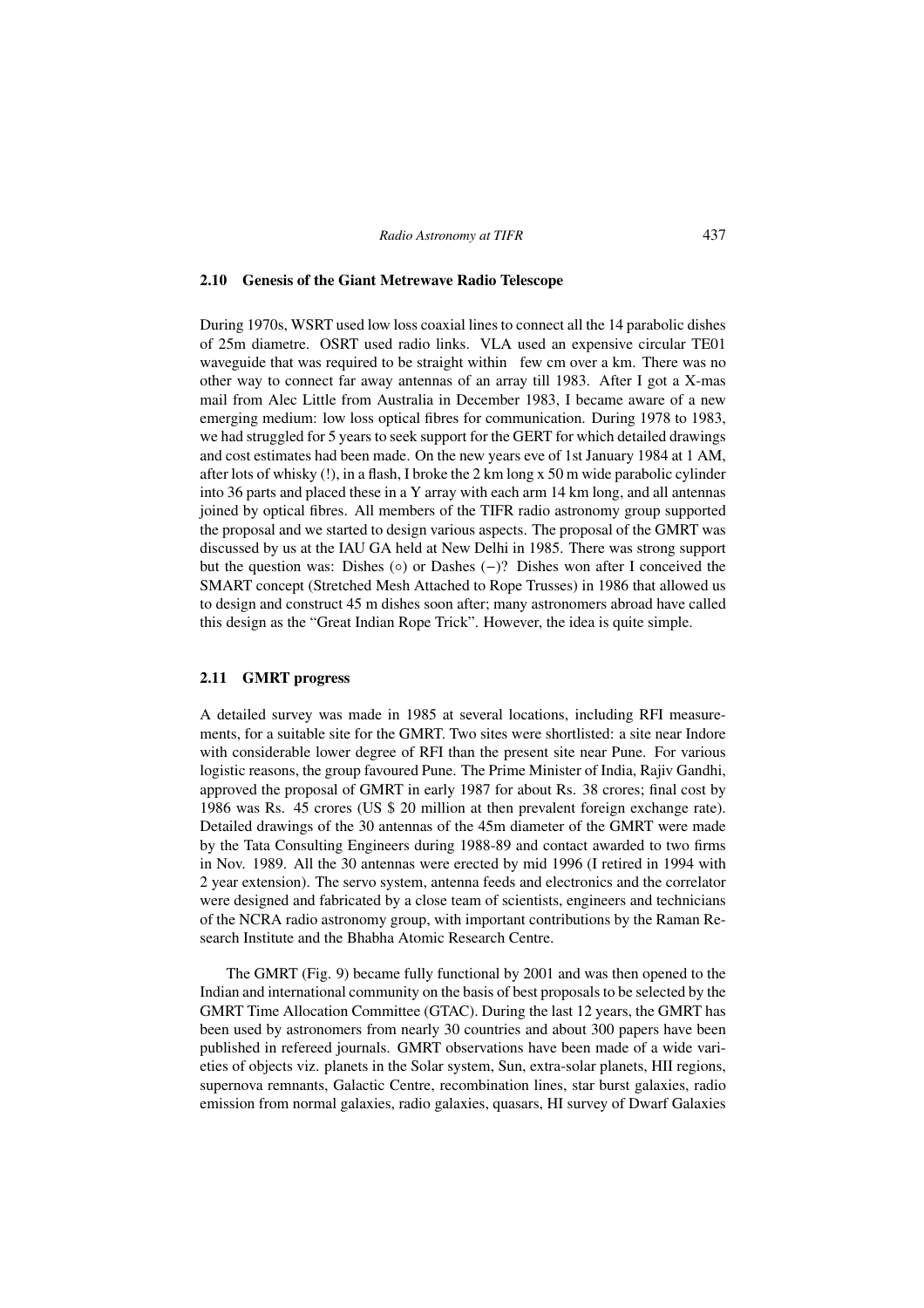

Figure 9. GMRT consists of 30 parabolic dishes of 45 m diameter each and are located in a Y-shaped array of 25 km in extant.

and normal galaxies, Damped Ly-alpha systems, epoch of reionization, etc. Highlights of the GMRT have been covered during the MWSKY conference (elsewhere in this volume).

# 2.12 uGMRT

The GMRT is currently being upgraded, briefly as follows: (a) new primary antenna feeds to provide nearly continuous frequency coverage from 130 MHz to 1430 MHz; (b) improved electronics system, including new LNAs with lower noise figure and large dynamic range; (c) broadband analogue optical fibre links with large dynamic range; (d) a wideband (400 MHz) hybrid correlator with a large number of frequency channels and (e) a new Servo system for tracking antennas, etc. The uGMRT would lead to increase in its sensitivity due to its wider bandwidth and also allow searching for spectral lines in emission or absorption over a wider frequency range.

SKA was conceived in 1990 soon after my talk at the conference at Socorro on the 10th year of VLA. Peter Wilkinson from UK proposed the HI array. I published it as an International Telescope for Radio Astronomy (ITRA; essence in Persian) (Swarup 1991). Around the same time, the Dutch radio astronomers proposed SKAI that got shortened to SKA. Now 11 countries are partners of SKA (including India) and over 30 institutes across the world are contributing to its design. SKA is being located at radio-quiet zone in South Africa and Australia. Many innovation in the design of antennas, RF electronics, digital and computational technology, etc. would give SKA unique capability for an unprecedented exploration of the Universe. SKA will become the largest scientific instrument on the Earth.

# 3. Conclusion

Radio Astronomy expertise in India has been built from scratch. An article in a book (Swarup (2010) has described in detail the "Growth and Development of Radio As-